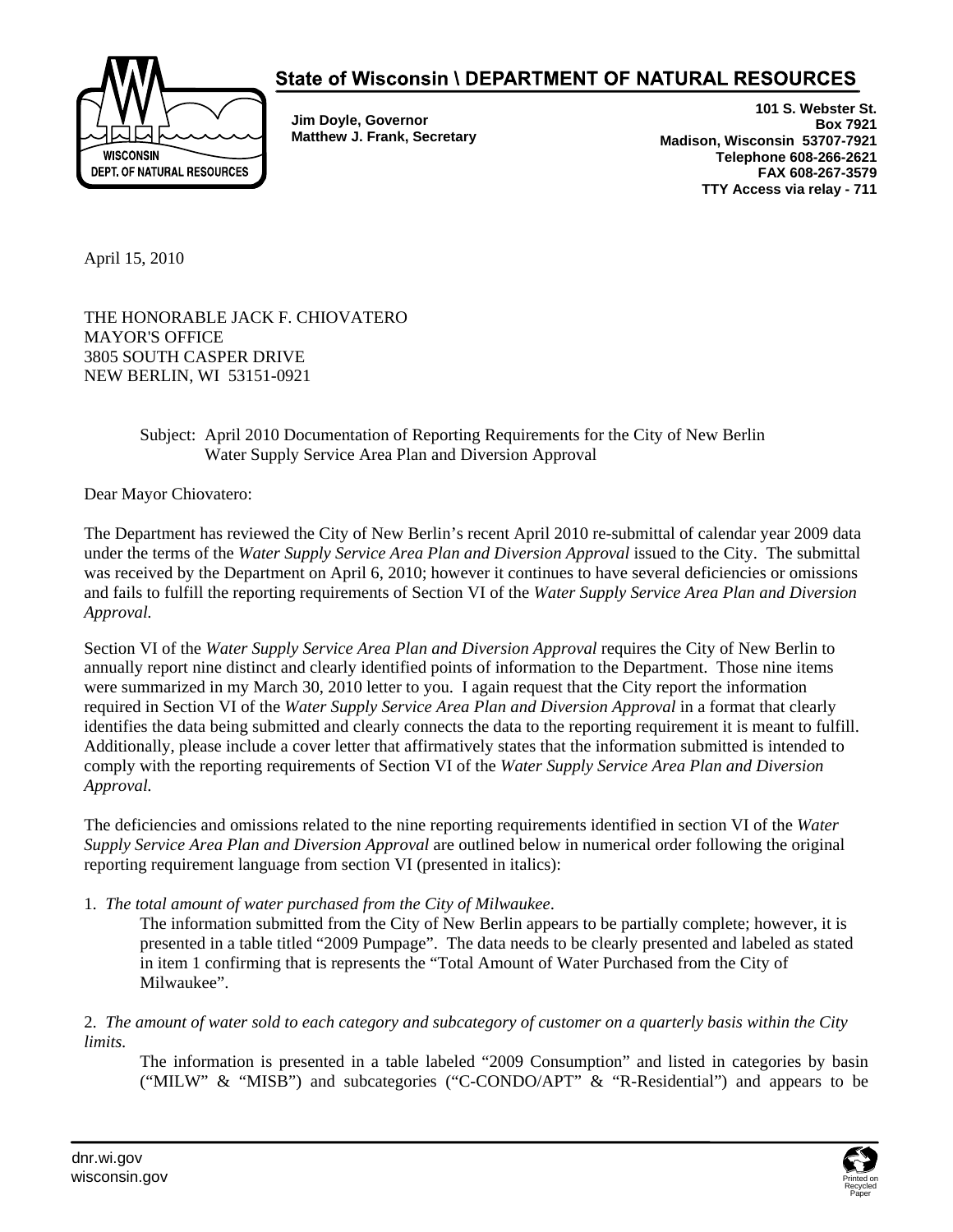partially complete. However, the information needs to be clearly labeled, and presented in a stand-alone table confirming that it is the "Water Sold within City Limits".

3. *The amount of water sold to each category and subcategory of customer on a quarterly basis within the approved diversion area.* 

Again, this information is presented in the same table as referred to under item 2 and appears to be partially complete. As stated in item 2 above, the reporting format needs to be clearly labeled, and presented in a stand-alone table confirming that it is the "Water Sold within the Approved Diversion Area".

- 4. *The amount of water diverted to the approved diversion area on a monthly basis (to be estimated by the City).*  This information has been omitted and needs to be submitted to the Department. The information needs to be clearly labeled and presented in a stand-alone table or statement.
- 5. *The amount of water pumped from each municipal well within the City limits on a quarterly basis, noting the basin in which each well is located*.

The municipal well data received by the Department in the April 6, 2010 submittal is contained in a table titled "City of New Berlin Water Utility Pumpage and Chemical Usage". The table includes monthly data with an annual pumpage total for 2009. The municipal well pumpage data has not been totaled and presented "on a quarterly basis" and the well locations, by basin, have not been provided. This information needs to be submitted to the Department and presented in a format that clearly identifies the information requested in item 5 in a separate stand alone table.

6. *Average residential per capita use*.

This information is presented in a table labeled "2009 Consumption" and identified as "per capita" by category in the "MILW" (Great Lakes Basin) and "MISB" (Mississippi River Basin). The "per capita" data needs to be averaged and presented in a format that clearly identifies the requested data in item 6 either in a stand alone table, statement or both.

7. *A description of the efforts made by the City to improve water conservation and efficiency and minimize infiltration and inflow to the sanitary sewer system.* 

a) Water Conservation and Efficiency. The City of New Berlin has submitted information from their web page that outlines the City's "Toilet Rebate Program", "Lawn Sprinkling Schedule", "Authorized Water Rates and Rules" and a copy of the "City of New Berlin Water Conservation Plan". While this information is acceptable and can be presented as part of an appendix to the reporting requirements, the City of New Berlin should provide at least a brief narrative summarizing the current conservation programs and the conservation accomplishments during the reporting year (2009).

b) Infiltration and Inflow. The City of New Berlin has submitted three tables regarding Infiltration and Inflow (I&I). Two of the tables reference I&I costs for the period of time 2005 - 2007 and contain information provided by MMSD listing information about several communities served by MMSD. The MMSD tables reference municipal costs but do not describe the project details to reduce I&I into the sanitary sewer. A third table is titled "I/I Reduction Projects" is specific to the City of New Berlin and lists projects dating back to 1997. There are two lines listed in the City of New Berlin I&I table with dates listed as "2006 - 2010" with limited project descriptions. The City of New Berlin needs to submit a narrative summary of recent efforts, in particular 2009, detailing efforts to reduce infiltration and inflow into the sanitary sewer system. I&I reduction projects and expenditures should be presented in a table which clearly identifies recent projects that the City of New Berlin has planned, initiated or completed.